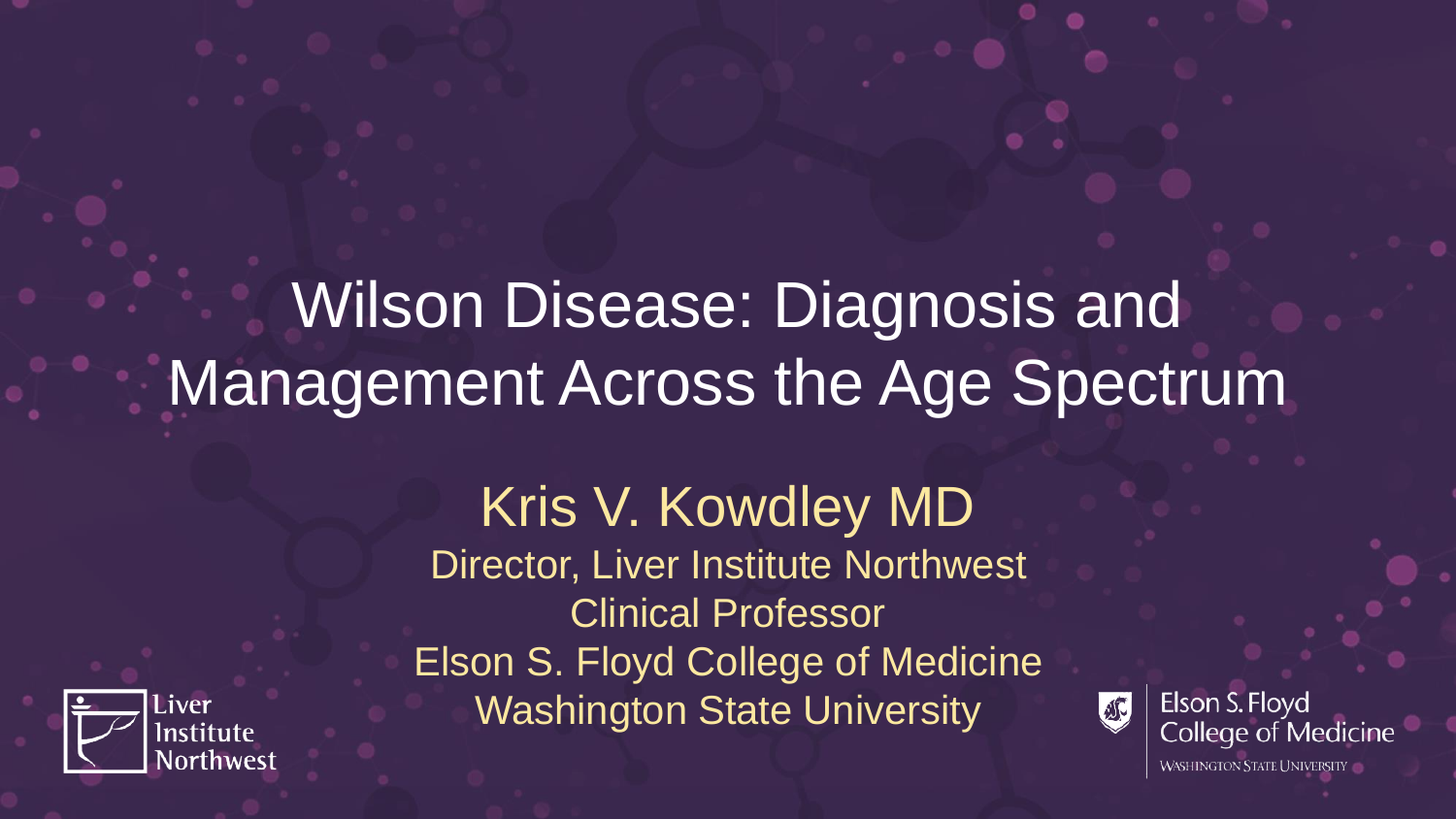

- **Grants/Research Support:** Gilead, HighTide, Mirum, Pliant; Genfit, CymaBay, GSK, Viking, Pfizer, Intercept, NGM Bio, 89Bio, Celgene, BMS, Corcept, Metacrine, Hanmi, Terns, Madrigal, Enanta, PTG
- **Principle Investigator for a Drug Study:** Gilead, HighTide, Mirum, Pliant; Genfit, CymaBay, GSK, Viking, Pfizer, Intercept, NGM Bio, 89Bio, Celgene, BMS, Corcept, Metacrine, Hanmi, Terns, Madrigal, Enanta, PTG
- **Consultant:** Gilead, Intercept, HighTide, Mirum, Genfit, CymaBay; Inipharm, Madrigal, NGMBio
- **Speakers Bureau:** AbbVie, Gilead, Intercept
- **Advisory Board Membership:** 89Bio, Pfizer, Enanta, 89Bio, Pfizer, Enanta
- **Stockholder:** Inipharm
- **Editorial Board Involvement:** Hepatology Communications
- **Other Financial or Material Support:** UpToDate-Royalties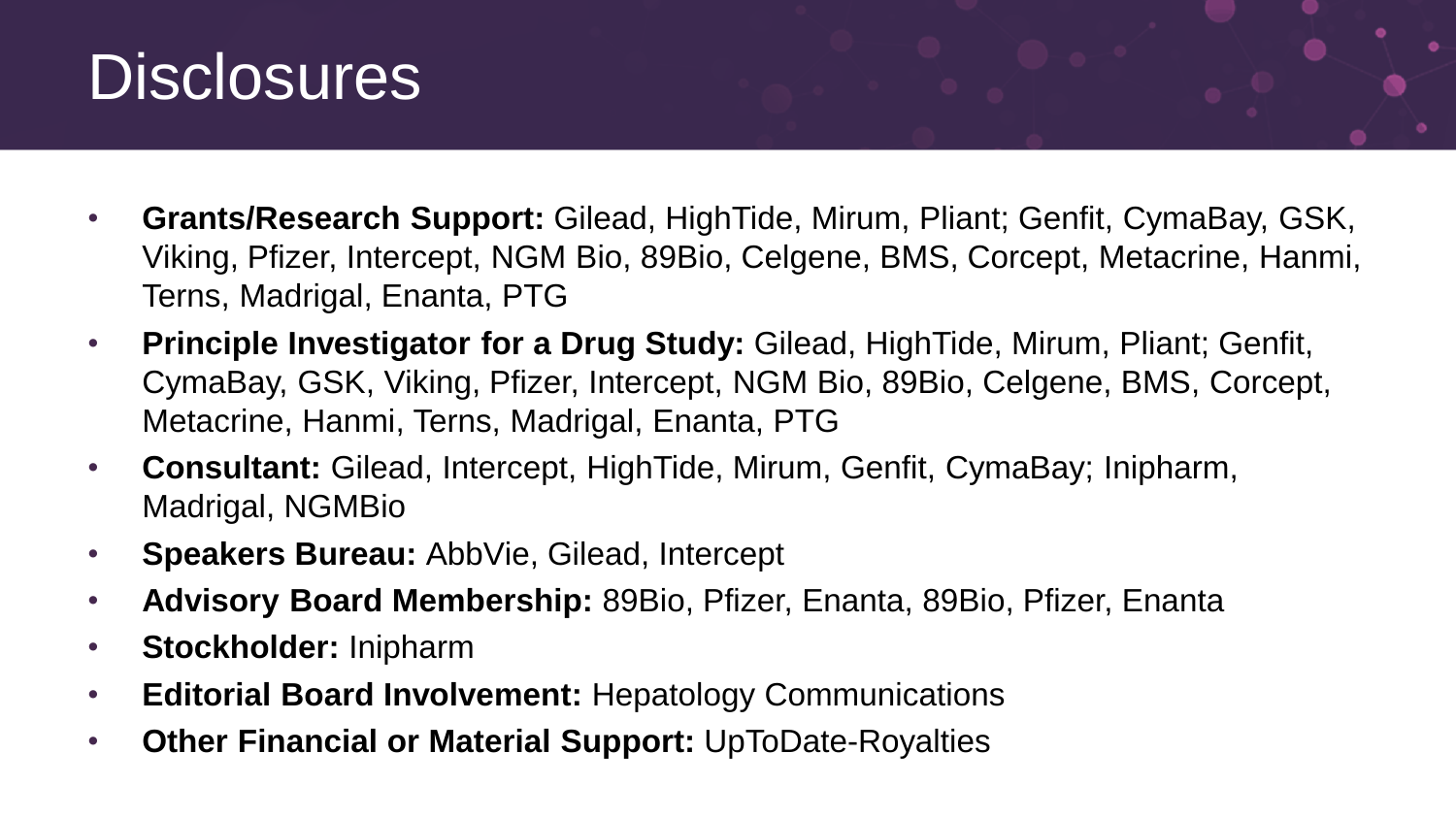## Acknowledgement

• Thanks to Michael Schilsky, MD for several of the slides in this presentation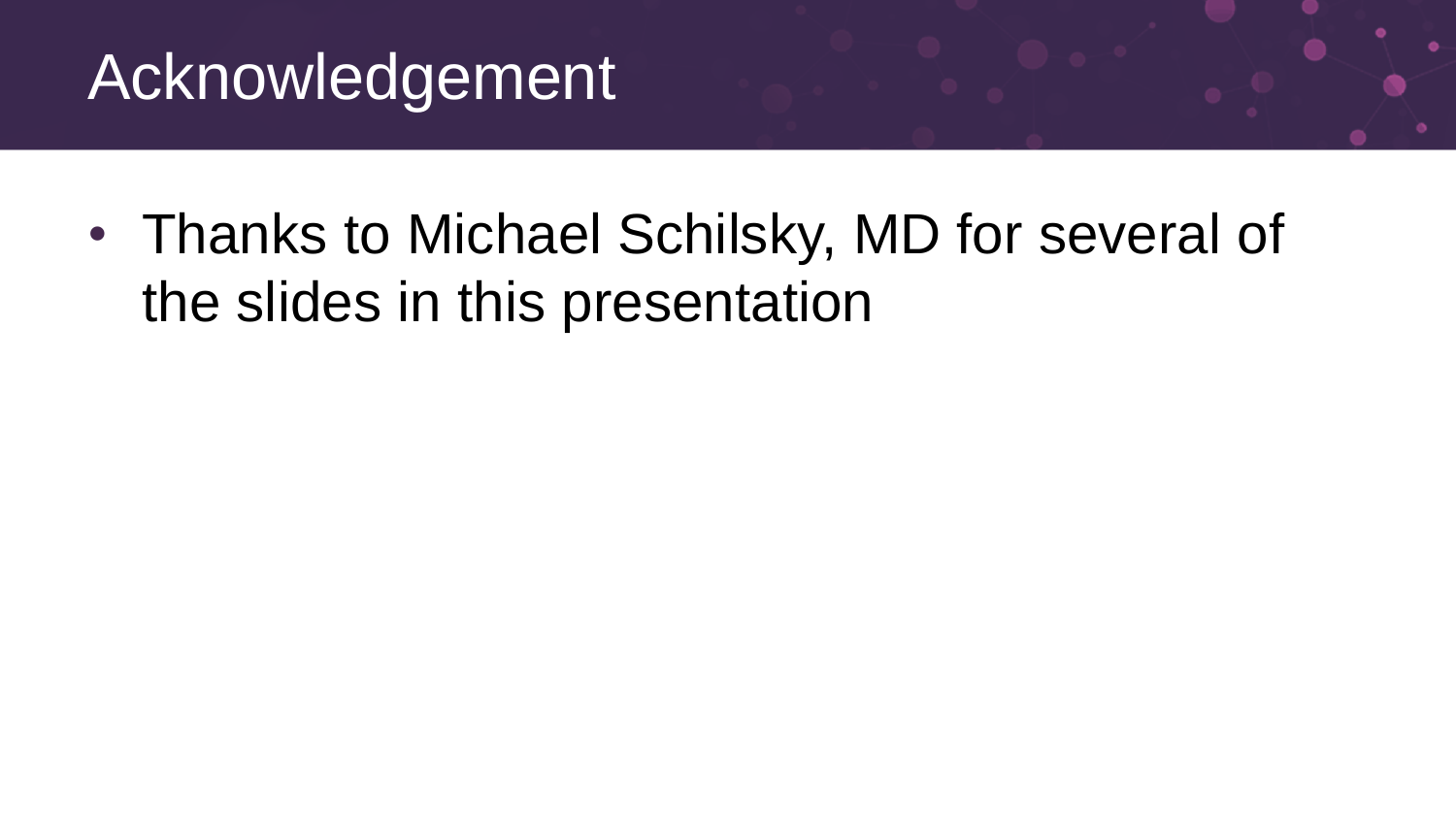# Learning Objectives:

- Understand the approach to Wilson disease diagnosis
- Discuss treatment options for Wilson disease
- Improve your monitoring of Wilson disease treatment
- Understand what future options lie ahead for treatment and monitoring of Wilson disease patients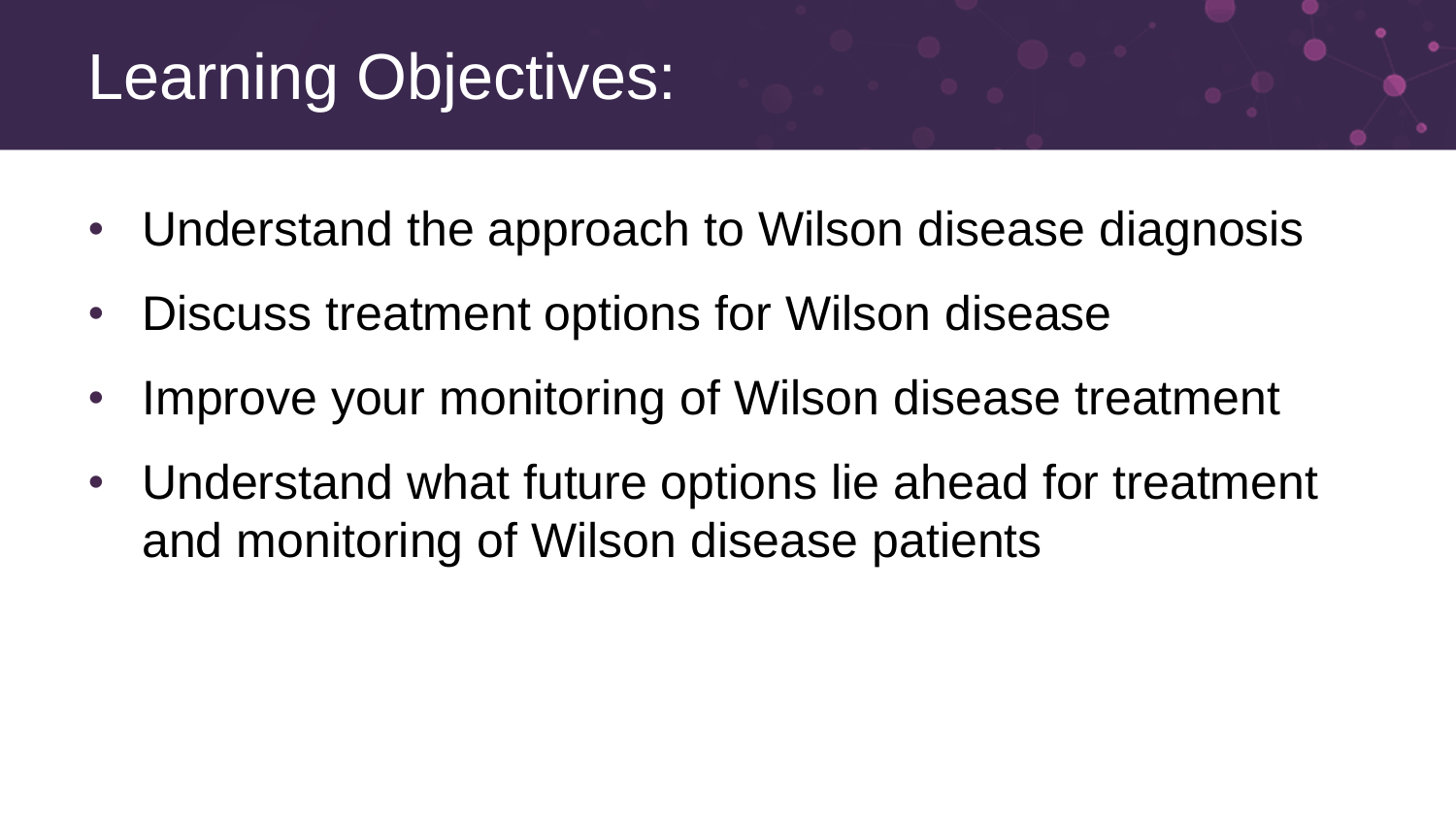## Wilson Disease Pathophysiology



\*ATP7B highly expressed but absent or non-functional in WD patients.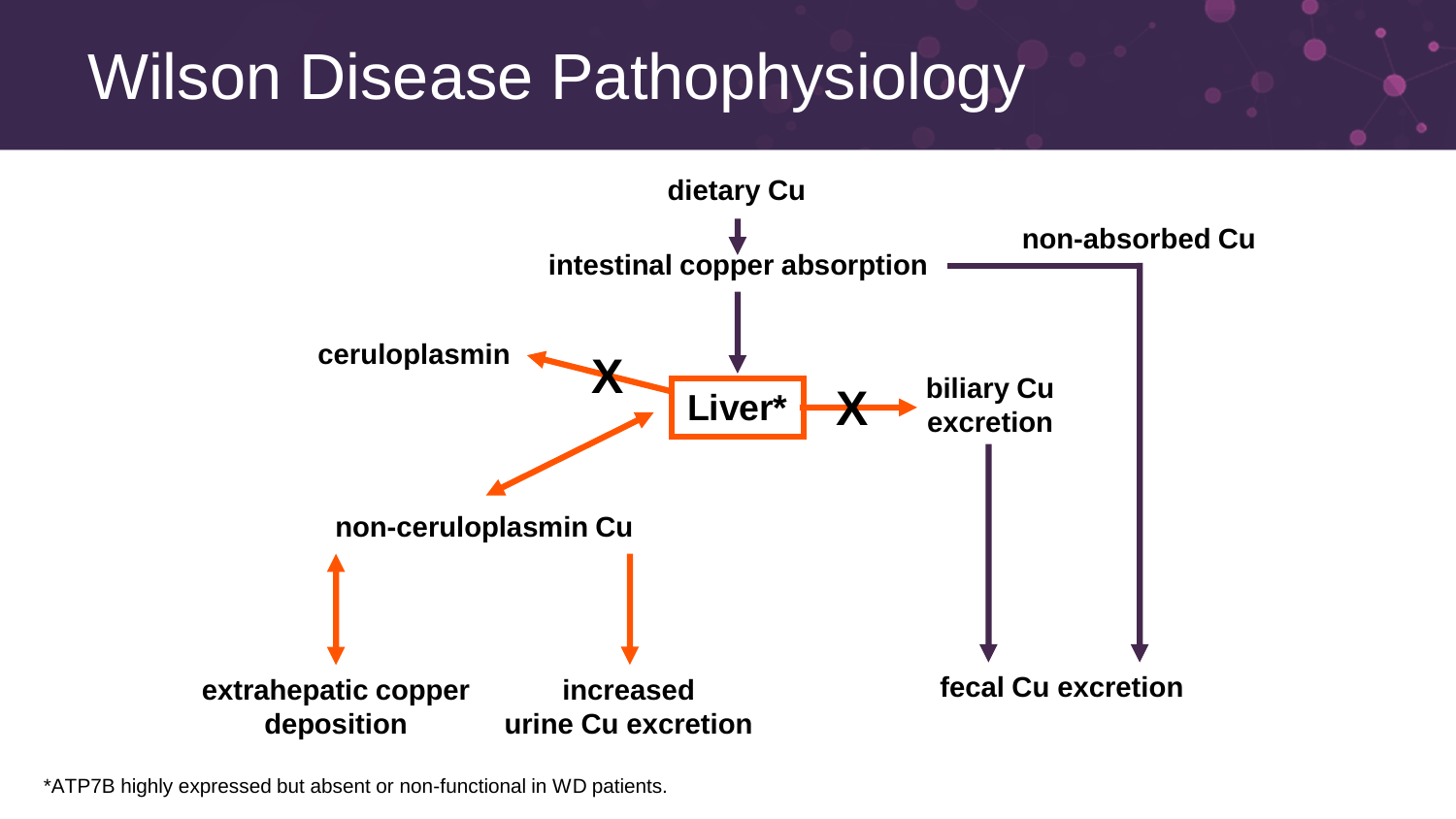# Wilson Disease Should Be Suspected in:

- Persons with unexplained serum aminotransferase elevation, chronic hepatitis with steatosis, poorly responsive autoimmune hepatitis, cirrhosis, or acute liver failure most between 3–55 years, but age alone should not exclude the diagnosis
- First degree relative with a diagnosis of Wilson disease
- Unexplained Coombs-negative hemolytic anemia
- Neurological symptoms of unexplained origin with liver disease
- Psychiatric disease with signs of hepatic or neurologic disease
- Incidental detection of Kayser–Fleischer rings
- Brain imaging suggestive of Wilson disease
- Detection of 2 ATP7B disease specific mutations (trans)

Orange highlighted items frequent in pediatric patients.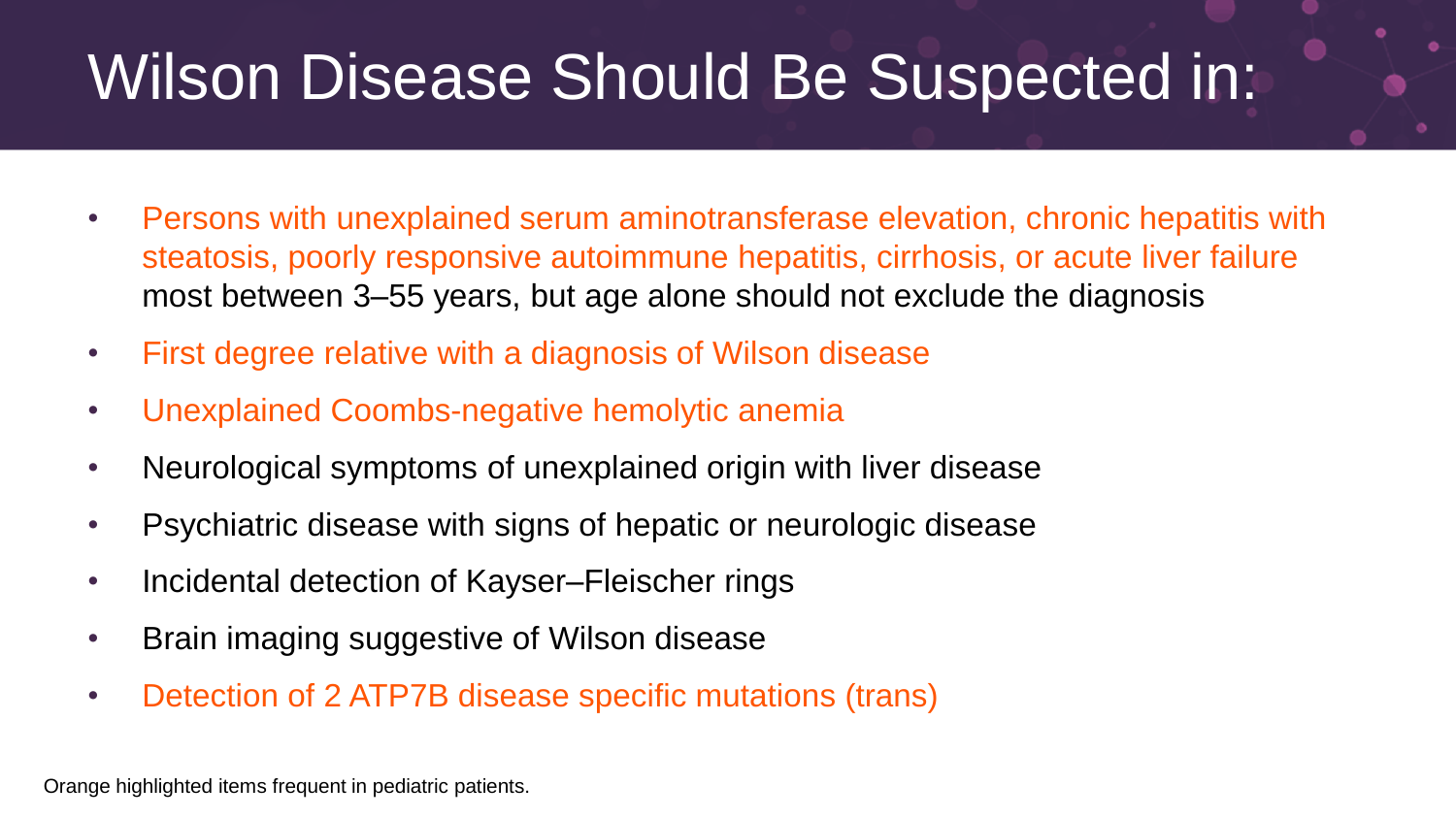## Leipzig Scoring System Aids in Wilson Disease Diagnosis\*

| <b>Typical clinical symptoms</b><br>and signs | <b>Other tests</b>                  | <b>TOTAL SCORE Evaluation:</b>                |
|-----------------------------------------------|-------------------------------------|-----------------------------------------------|
|                                               | Liver copper                        | 4 or more – diagnosis established             |
| <b>KF</b> rings                               | (in the absence of cholestasis)     |                                               |
| Present 2                                     | $> 5x$ ULN ( $> 4$ µmol/g) 2        | 3 - diagnosis possible, more tests needed     |
| Absent 0                                      | $0.8 - 4$ µmol/g 1                  |                                               |
|                                               | Normal $(< 0.8$ µmol/g) -1          | 2 or less - diagnosis very unlikely           |
| Neurologic symptoms**                         | Rhodanine-positive granules* 1      |                                               |
| Severe 2                                      |                                     |                                               |
| Mild 1                                        | <b>Urinary copper</b>               | *If no quantitative liver copper available,   |
| Absent 0                                      | (in the absence of acute hepatitis) | ** or typical abnormalities at brain magnetic |
|                                               | Normal 0                            | resonance imaging.                            |
| Serum ceruloplasmin                           | $1-2x$ ULN 1                        |                                               |
| Normal ( $> 0.2$ g/L) 0                       | $> 2x$ ULN 2                        | KF, Kayser-Fleischer; ULN, upper limit        |
| $0.1 - 0.2$ g/L 1                             | Normal, but > 5x ULN after          | of normal.                                    |
| $< 0.1$ g/L 2                                 | D-penicillamine 2                   |                                               |
|                                               |                                     |                                               |
| <b>Coombs-negative</b>                        | <b>Mutation analysis</b>            |                                               |
| hemolytic anemia                              | On both chromosomes detected 4      |                                               |
| Present 1                                     | On 1 chromosome detected 1          |                                               |
| Absent 0                                      | No mutations detected 0             |                                               |

\*Incorporated into EASL guideline for Wilson disease, as a guide in AASLD 2021 Guidance; Non-WD exceptions with diagnostic score: PFIC3, glycosylation defects. From Ferenci et al. *Liv Int*. 2003.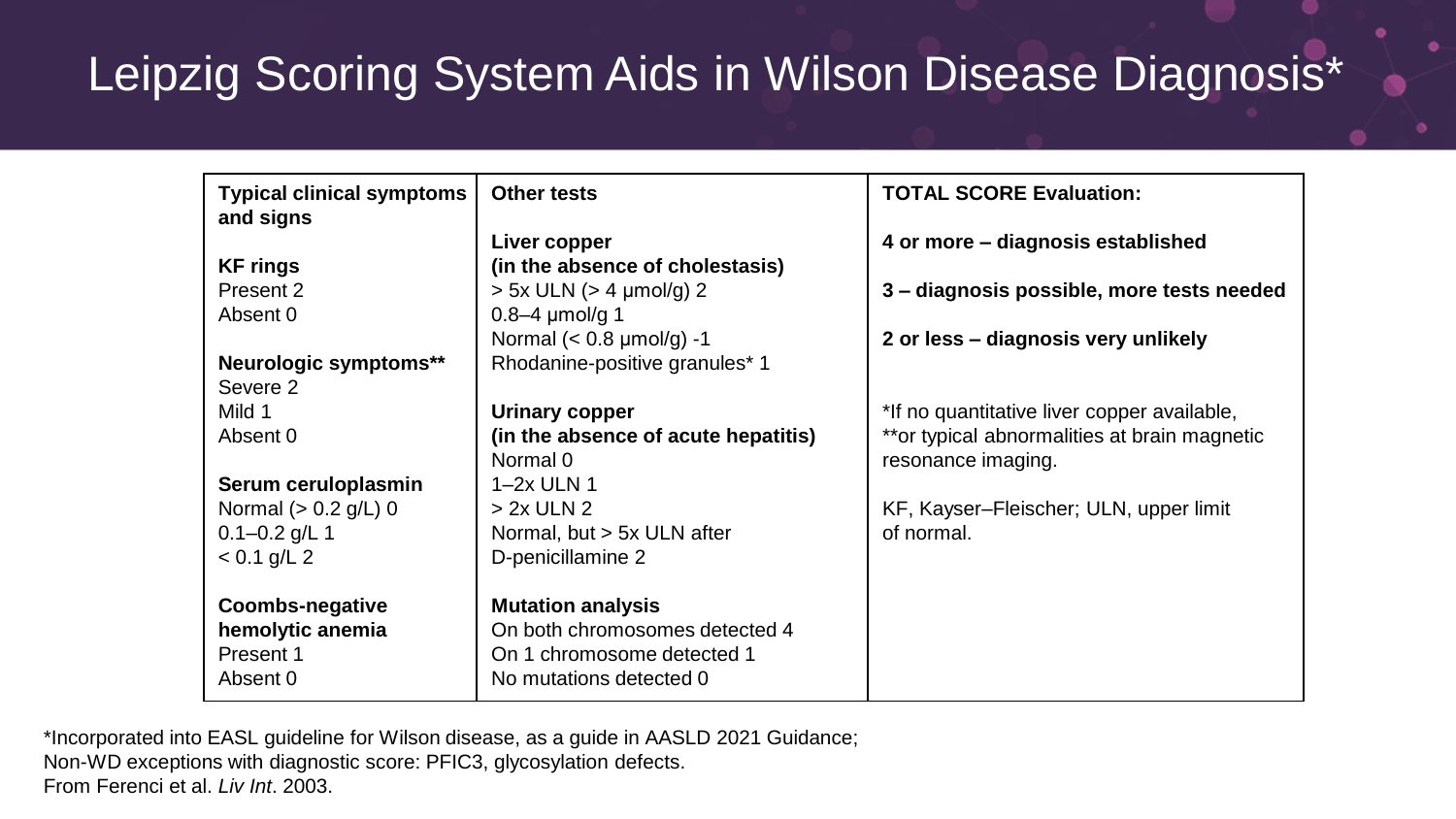# Approach to Wilson Disease Diagnosis

**To be released: New AASLD Guidance – Diagnosis and Treatment of Wilson disease** 

#### **What is new regarding disease diagnosis:**

- Updated algorithms for approaching the diagnosis of Wilson disease
- Important for pediatrics and family screening: emphasize utility of molecular genetic testing for ATP7B mutations
- Acknowledge that the frequency of molecular diagnosis is rising
- Use of optical tomography for evaluation for Kayser-Fleischer rings
- Incorporating non-invasive methodology for evaluating for hepatic fibrosis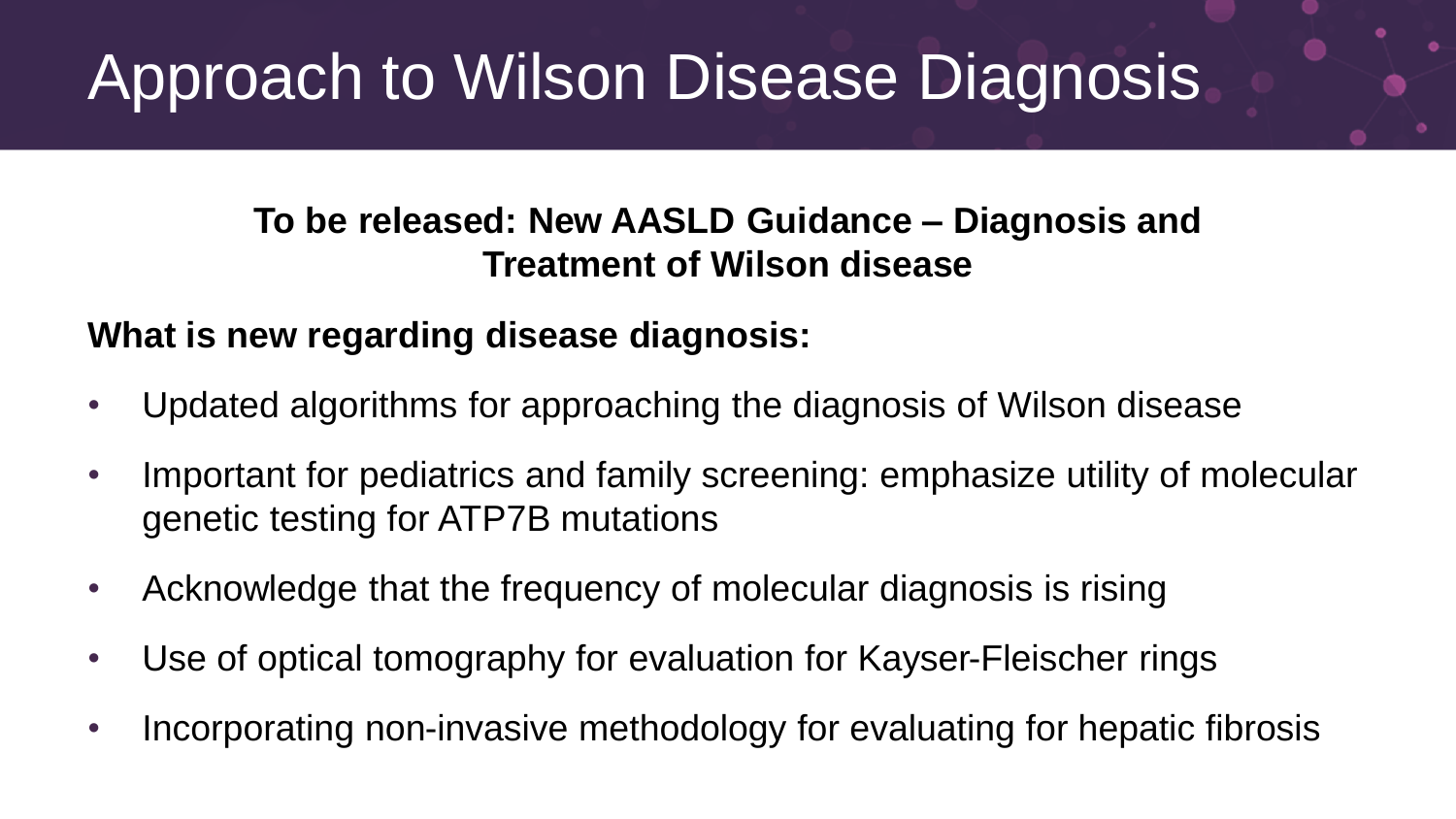### What's New: Use of Optical Tomography for KF Ring Detection

**Optical tomography**



Fig. 8: Kayser-Fleischer rings in WD

Images courtesy of K. Broniek and J. Szaflik, the Department of Ophthalmology, Medical University of Warsaw, Warsaw, Poland. Członkowska A et al. Wilson disease. *Nat Rev Dis Primers*. 2018. doi:10.1038/s41572-018-0018-3.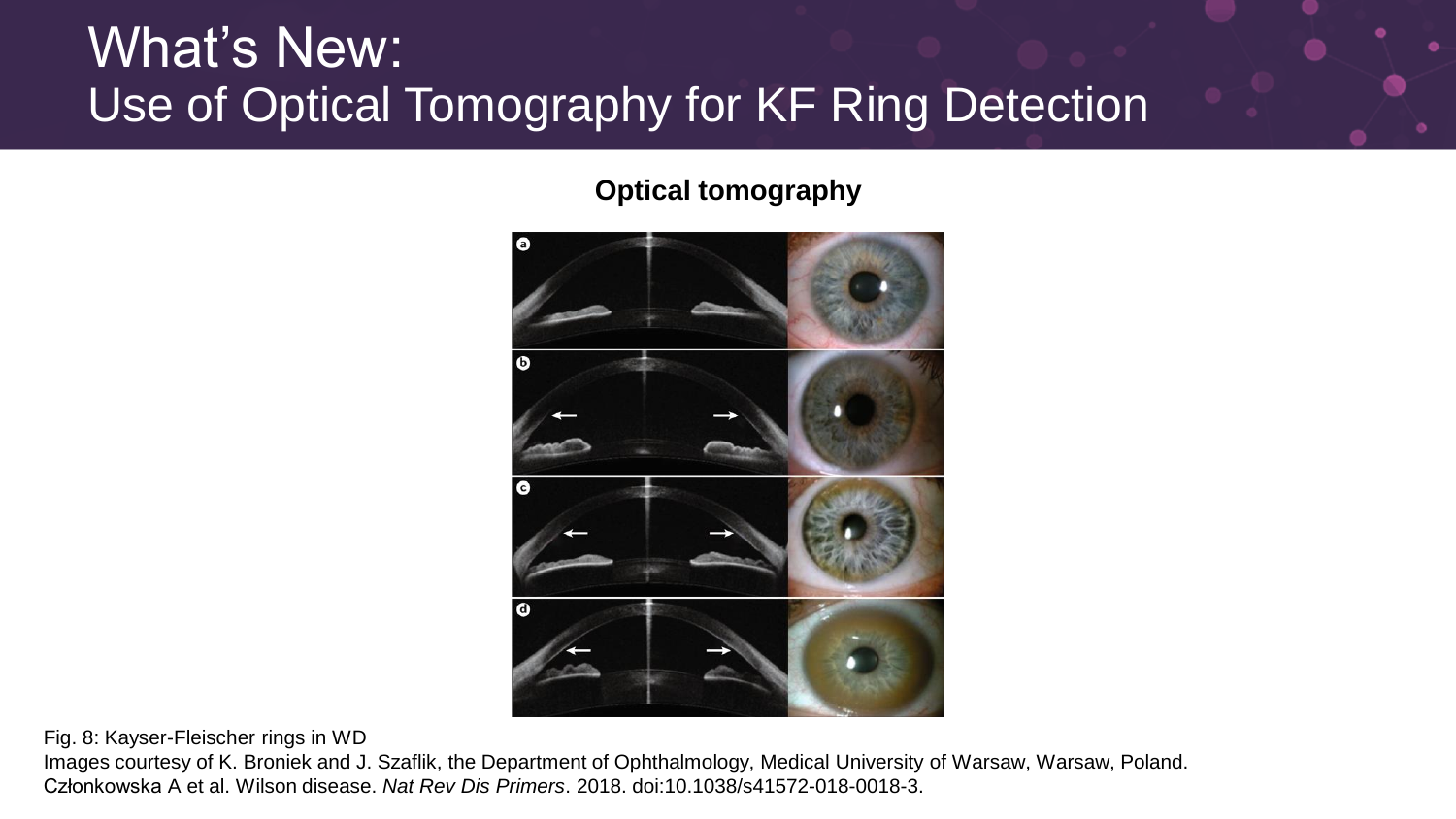# \*Coming Soon for WD Diagnosis:

#### **ATP7B Peptide Analysis Identifies Wilson Disease Patients**



211 With Genetic Results

- 143 (68%) genetically confirmed
- 68 (32%) genetically ambiguous





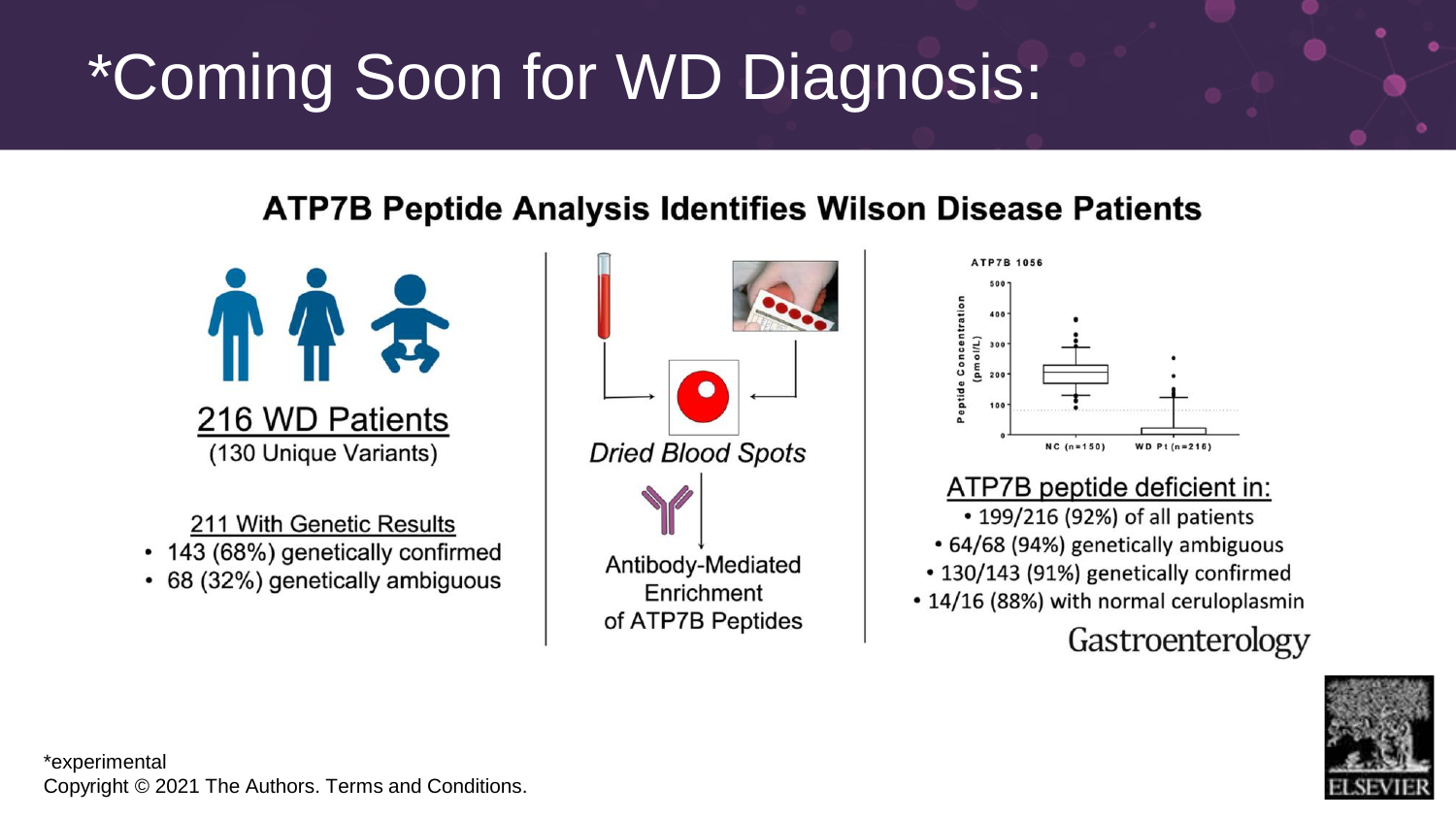# What Hasn't Changed:

- Need to consider the disease in the differential diagnosis
- Serum ceruloplasmin remains a useful screening test but is not sufficient for diagnosis
- 24 h urine copper threshold for basal excretion of 40 mcg/day remains useful
- Ultrastructural analysis of liver tissue in the early phase of the disease may be helpful for difficult to diagnose cases
- Establish the diagnosis firmly as medical treatment is lifelong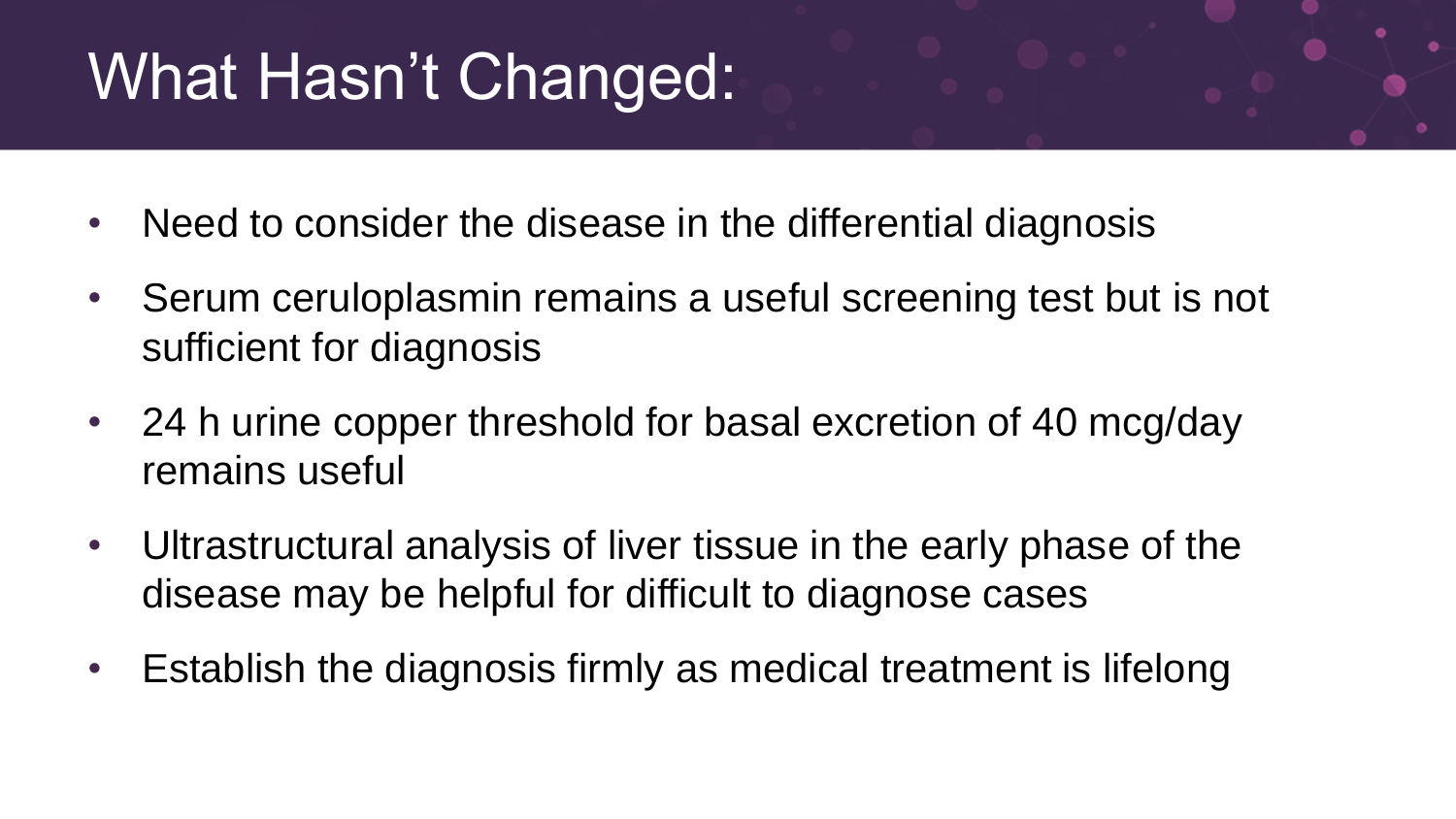#### 2021 Guidance for Diagnosis and Treatment of Wilson Disease Treatment Goals With Respect to the Liver Are Phase of Disease Dependent

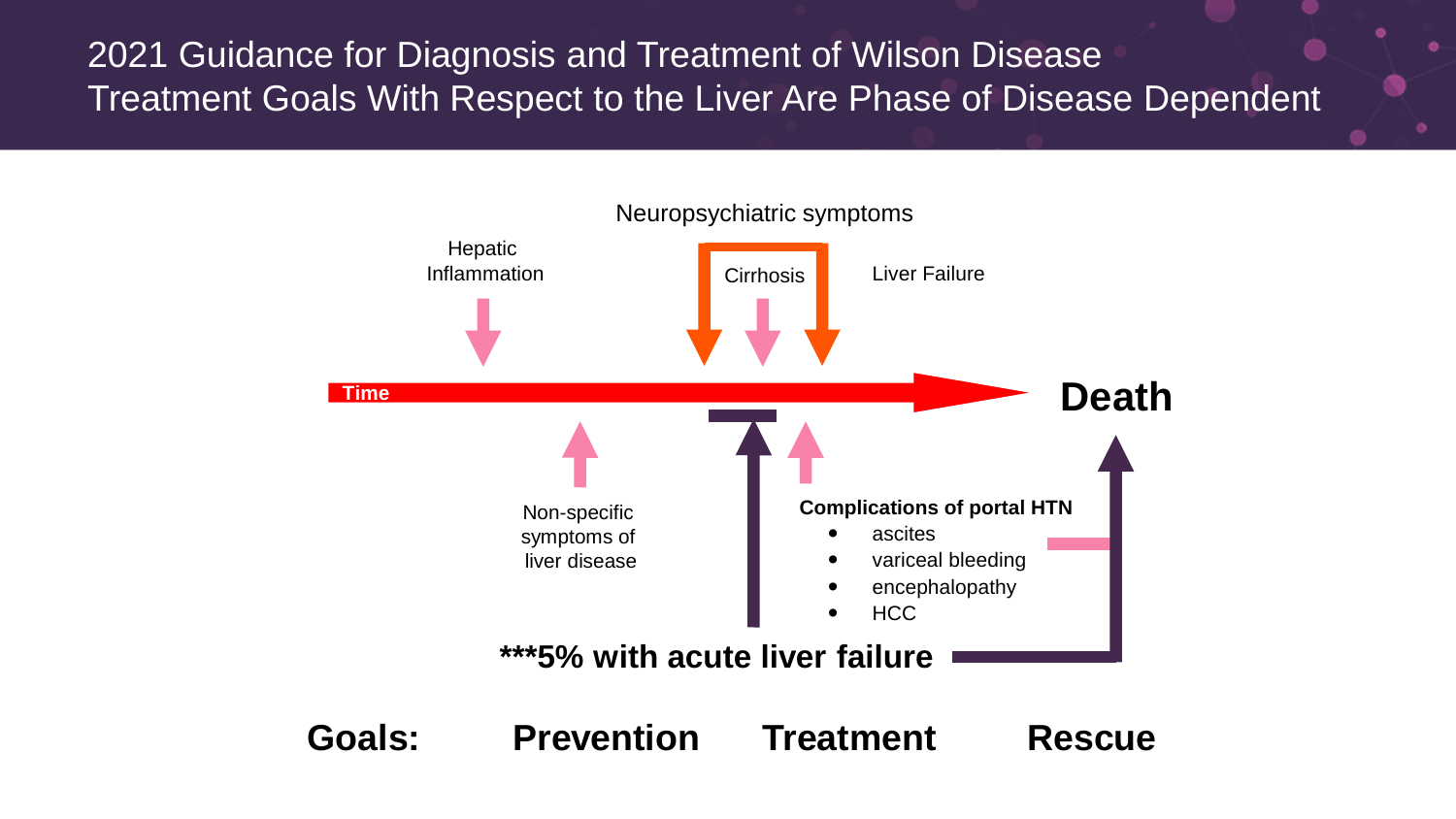### Wilson Disease Treatments – Timeline for Introduction



\*Treatment trials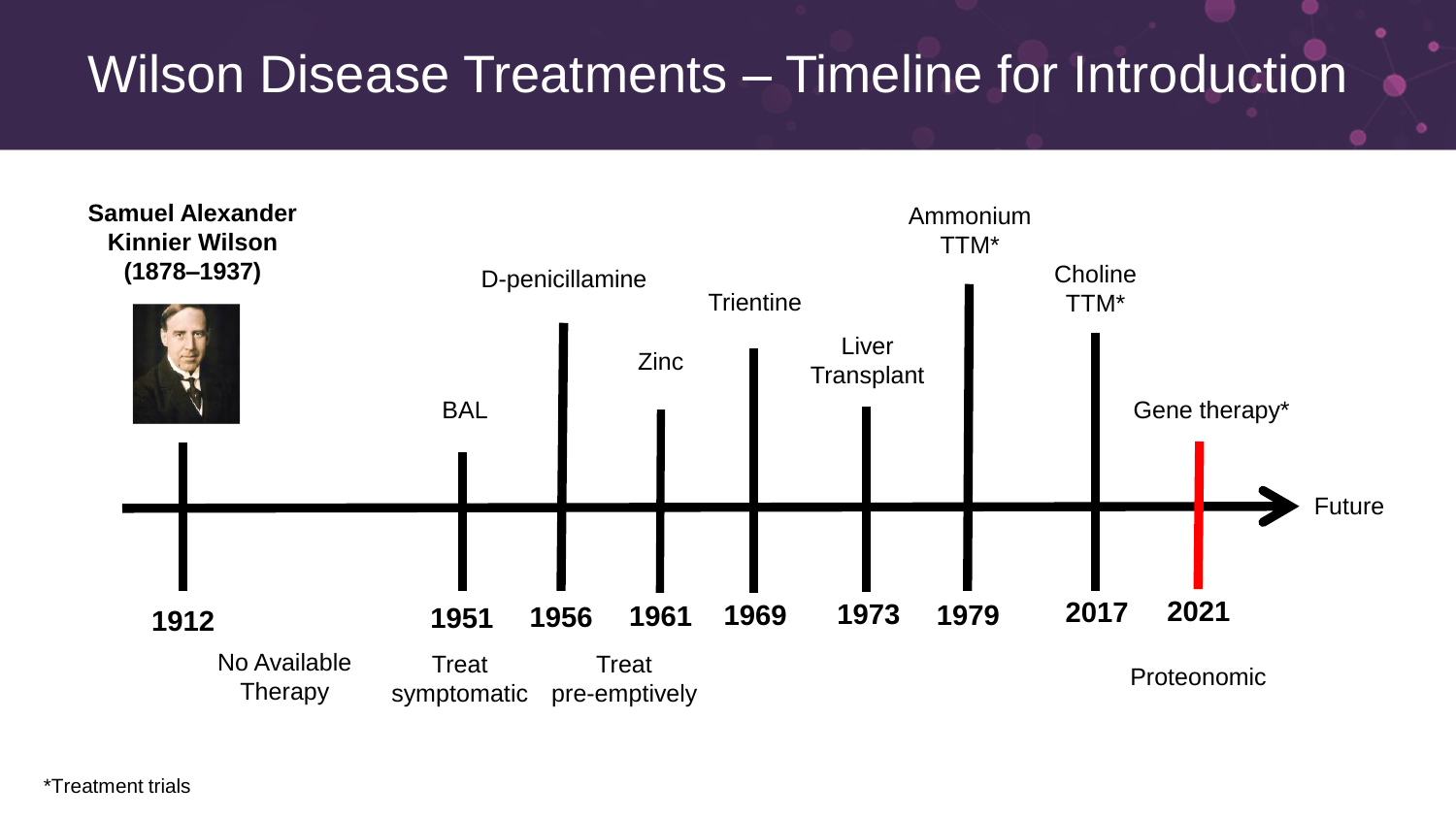# Treatment Options for Wilson Disease

## **Primary**

- Diet
- Pharmacotherapy
	- **Chelation**
		- d-penicillamine
		- **Trientine**
		- TTM\*
	- **Zinc**
- Transplantation

## **Secondary**

Treat if present:

- Complications of portal HTN
- Screening for HCC?
- Treat neurological symptoms
- Treat psychiatric symptoms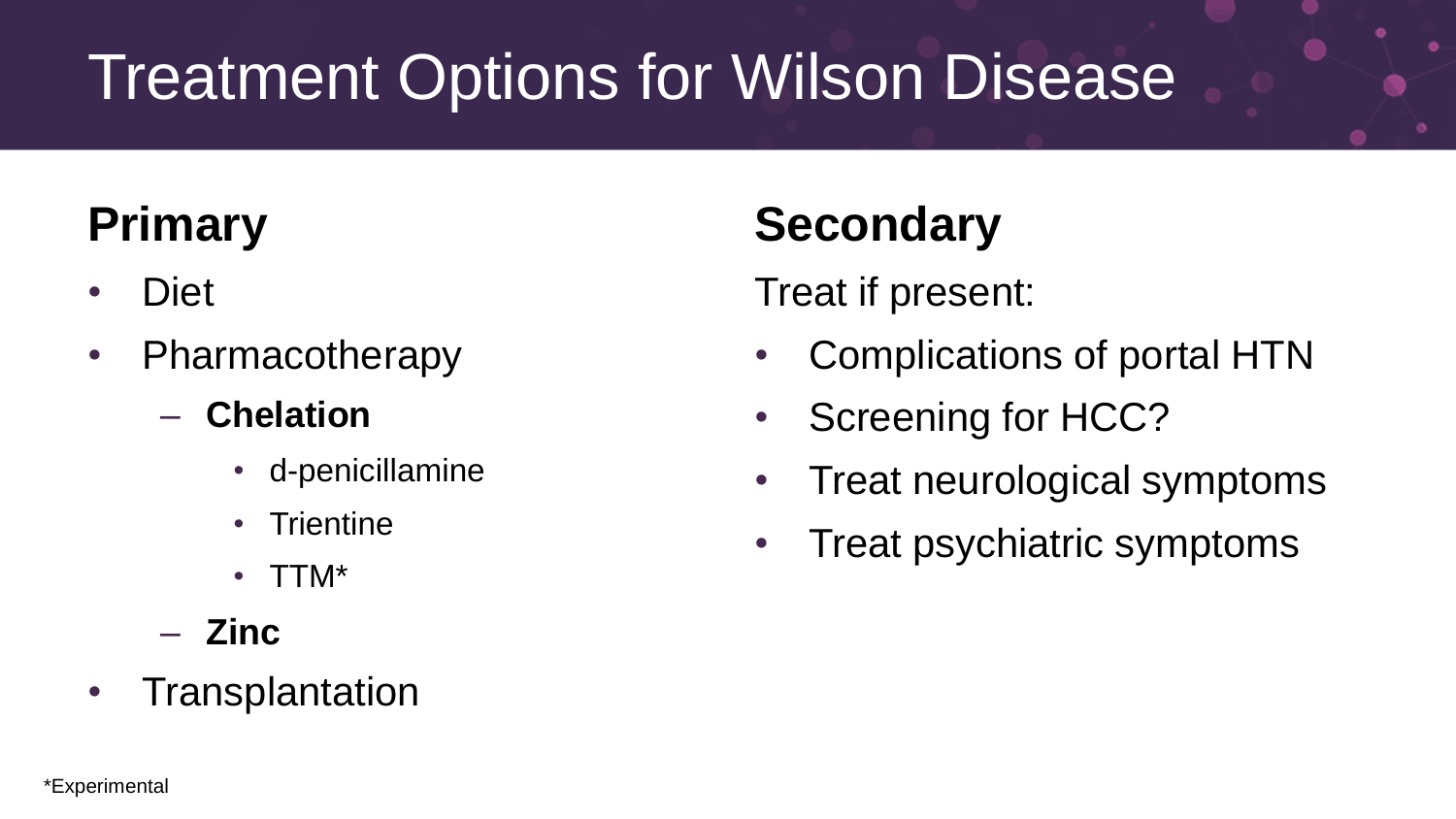# Treatment Options for Wilson Disease

#### **What's new:**

• Concept of trial of "Intensive therapy" for those in need of "Rescue therapy"

## **"Intensive therapy":**

- Chelation and zinc temporally separated
- Use of pheresis/hemofiltration or other acute copper lowering therapies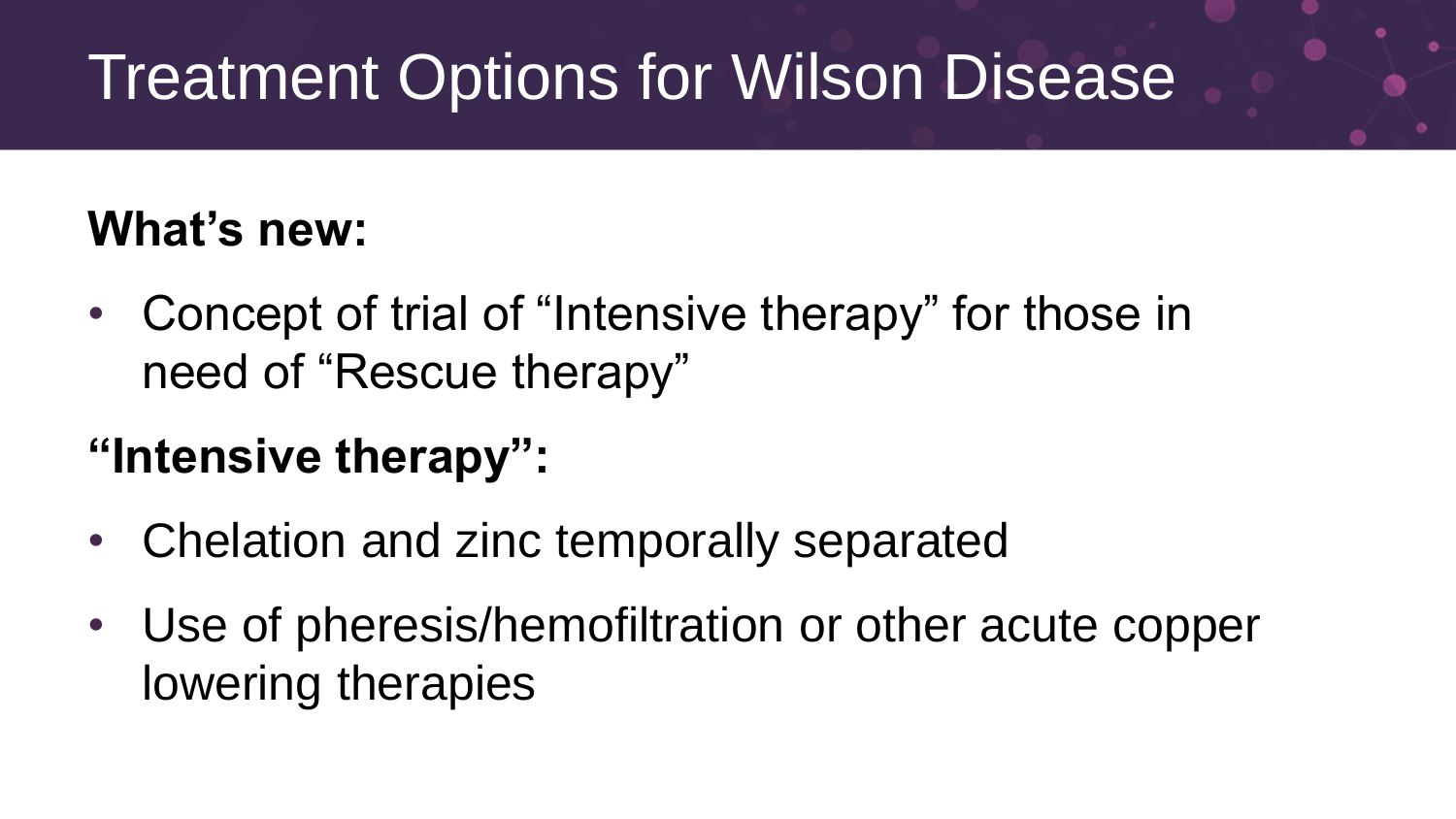## Management of Wilson Disease Diagnosed in Infancy After Genetic Diagnosis



Proposed surveillance and treatment algorithm for infants with genetically diagnosed Wilson disease.

\*Etiologies of other liver disorders include alpha-1-antitrypsin deficiency, viral hepatitis B and C, and autoimmune liver diseases.

ALT = alanine aminotransferase; AST = aspartate aminotransferase; GGT = gamma-glutamyltransferase.

Valentino PL, Roberts EA, Beer S, Miloh T, Arnon R; Vittorio JM, Schilsky ML. *Journal of Pediatric Gastroenterology and Nutrition*. 2020;70(5): 547–554. doi: 10.1097/MPG.0000000000002608. Copyright © 2022 by European Society for Pediatric Gastroenterology, Hepatology, and Nutrition and North American Society for Pediatric Gastroenterology, Hepatology, and Nutrition.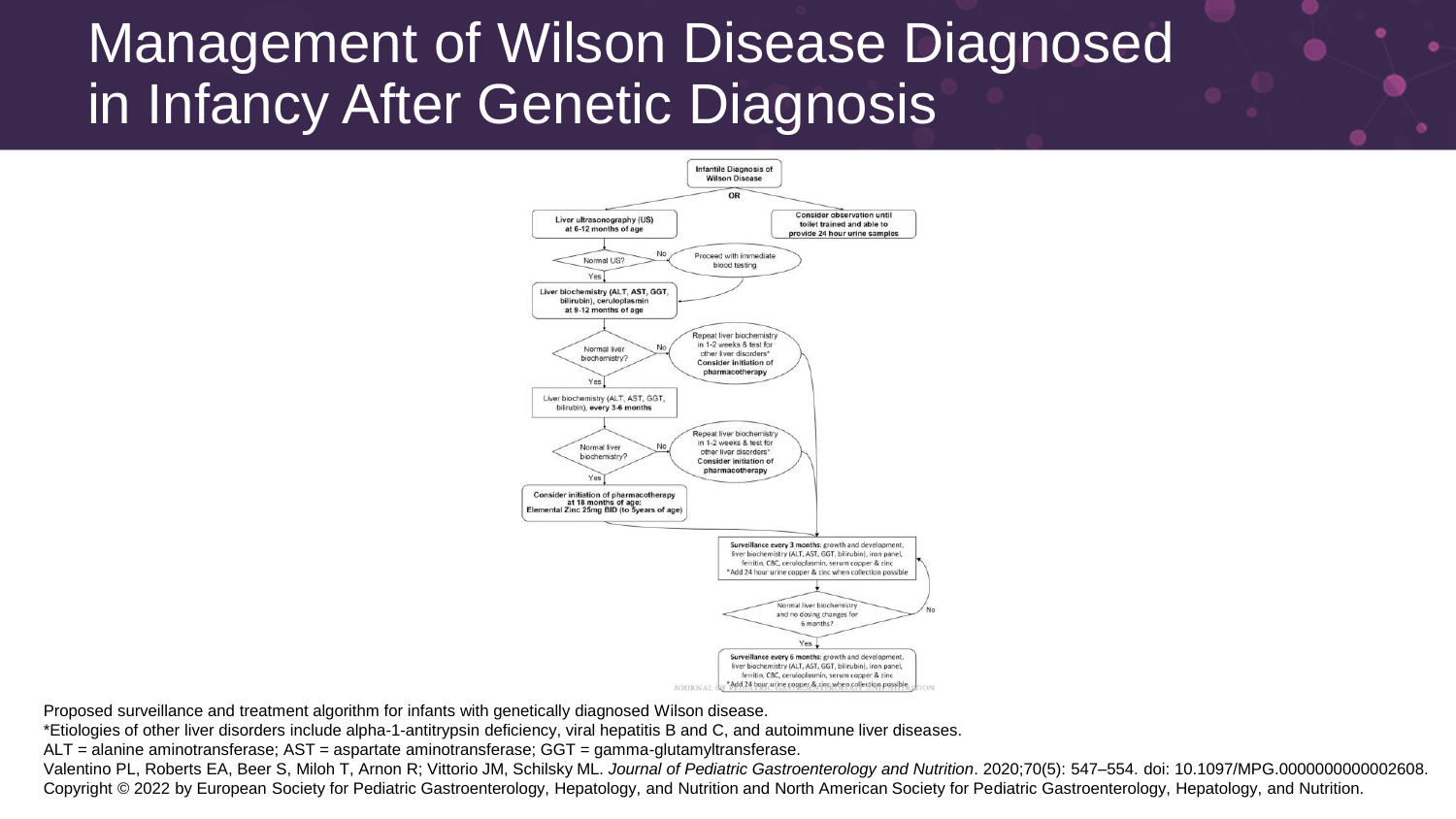## Long-Term Urinary Copper Excretion on Chelation Therapy in 28 Children With Wilson Disease

| Male, n (%)                       | 17(60.7)           | Albumin, g/L                                              | 42.5 (26.5-45.0)     |  |
|-----------------------------------|--------------------|-----------------------------------------------------------|----------------------|--|
| Age, y                            | $11.4(9.4-13.9)$   | <b>INR</b>                                                | $1.14(1.03 - 1.99)$  |  |
|                                   |                    | White cell count, 10 <sup>9</sup> /L                      | $6.2(5.1 - 8.4)$     |  |
| Duration of follow-up, y          | $6.9(3.8-10.4)$    | Ceruloplasmin, g/L                                        | $0.07(0.05 - 0.17)$  |  |
| Presentation, n (%)               |                    | NCC <sup>1</sup> , µmol/L                                 | $3.1(0.6-5.6)$       |  |
| Asymptomatic                      | 8(28.6)            | Liver copper content <sup>‡</sup> , µg/g dry weight liver | 445.0 (194.3-1028.5) |  |
| Chronic liver disease             | 11(39.1)           | 24-h urinary copper excretion                             |                      |  |
| Acute liver failure               | 9(32.1)            | Pre-penicillamine <sup>D</sup> , umol/day                 | $3.4(2.3 - 8.8)$     |  |
| Laboratory results at first visit |                    | Post-penicillamine <sup>§</sup> , µmol/day                | 26.2 (13.4-35.9)     |  |
| Total bilirubin, umol/L           | $17.5(9.3 - 33.8)$ | Wilson prognostic index                                   | $4.0(1.0 - 7.0)$     |  |
|                                   |                    | Penicillamine, n (%)                                      | 18 (64.3)            |  |
| AST, IU/L                         | 116.0 (71.8-198.3) | Trientine, n (%)                                          | 8(28.6)              |  |
| ALT <sup>D</sup> , IU/L           | 115.0 (42.3-436.0) | Liver transplantation, n (%)                              | 2(7.1)               |  |

Chanpong A and Dhawan A. *Journal of Pediatric Gastroenterology and Nutrition*. 2021; 72(2): 210–215.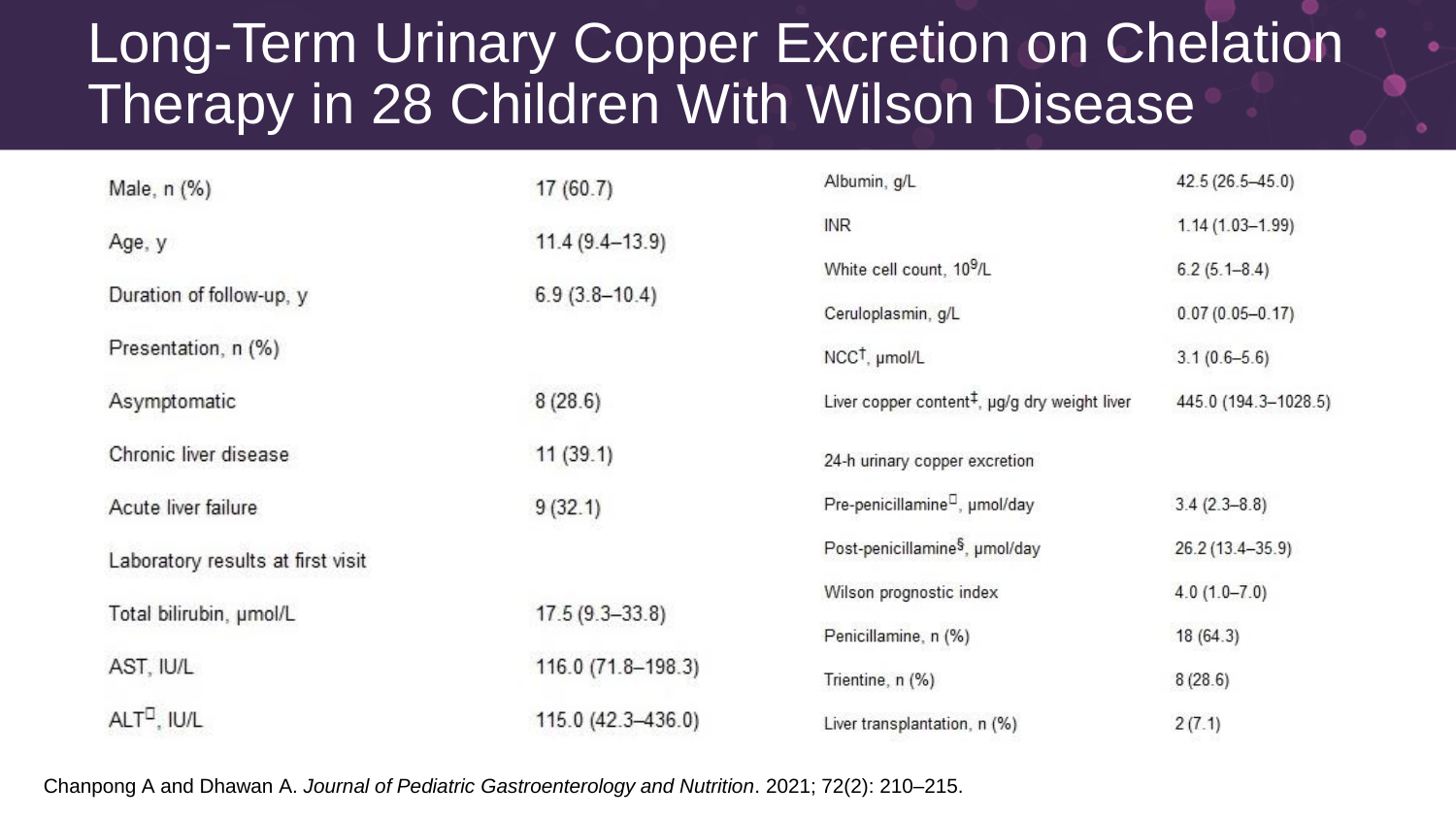# Twenty-Four-Hour Urinary Copper Excretion



#### **24 WD patients WD = Wilson disease**

Chanpong A and Dhawan A. *Journal of Pediatric Gastroenterology and Nutrition*. 2021; 72(2): 210–215.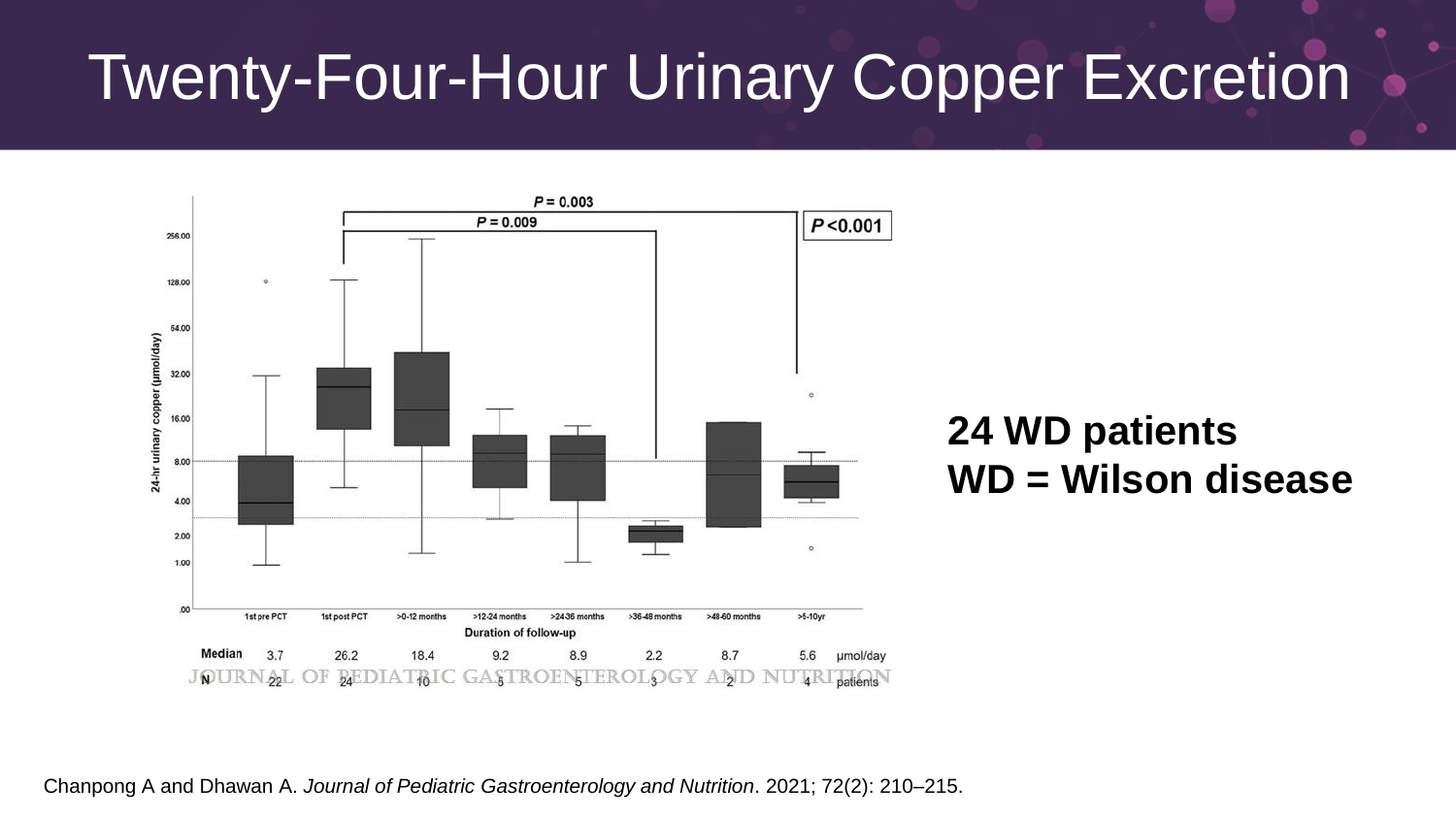# **Spot Urinary Copper to Creatinine Ratio**



Chanpong A and Dhawan A. *Journal of Pediatric Gastroenterology and Nutrition*. 2021; 72(2): 210–215.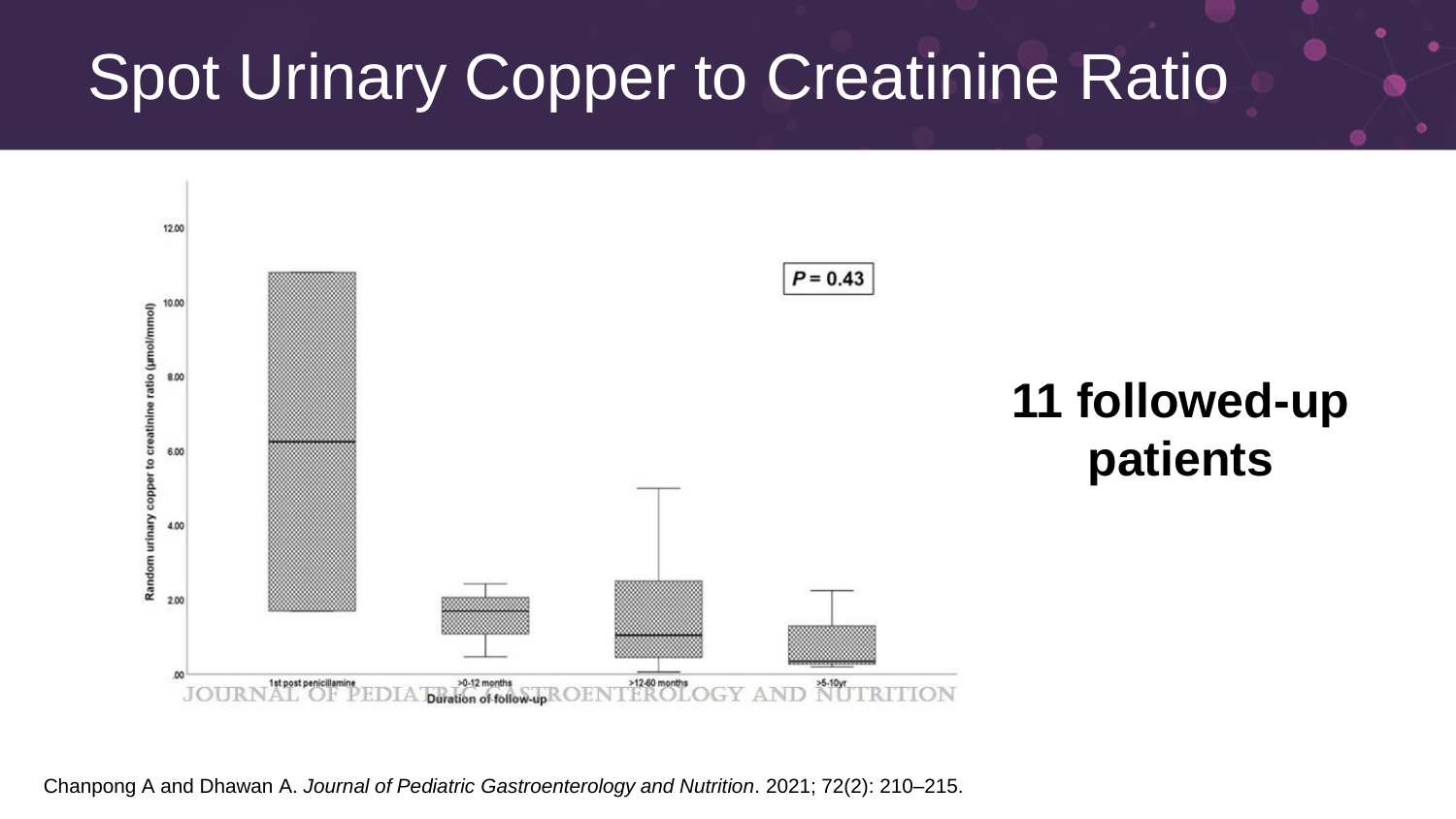## When to Use "Intensive Therapy" – Advanced Liver Disease, ALI

- Examined patients with ALI and WD entered into the ALFSG registry study
- Measures examined:
	- Outcome day 21
	- Survival without transplantation
	- Scoring systems for ALI and ALF
	- Results some patients survived
	- With medical therapy and did not
	- Progress to ALF

| Case<br>no.    | Gender | Age | <b>Transplanted</b> | <b>AST/AL</b><br>T > 2.2 | ALP/<br><b>TB</b><br>< 4 | <b>Modified</b><br><b>WD</b><br><b>Score</b> | <b>ALI</b><br>Prog<br><b>Score</b> | <b>MELD</b><br><b>Score</b> | <b>APRI</b><br><b>Score</b> |
|----------------|--------|-----|---------------------|--------------------------|--------------------------|----------------------------------------------|------------------------------------|-----------------------------|-----------------------------|
| $\mathbf{1}$   | Male   | 19  | N                   | N                        | N                        | 9                                            | 0.53                               | 23                          | 3.3                         |
| $\overline{2}$ | Male   | 19  | N                   | N                        | N                        | 9                                            | 0.618                              | 22                          | 1.6                         |
| $\overline{3}$ | Female | 49  | N                   | N                        | N                        | 13                                           | 0.636                              | 25                          | 9.2                         |
| 4              | Female | 57  | Y                   | Y                        | Y                        | 12 <sup>2</sup>                              | 0.668                              | 24                          | 4.7                         |
| 5              | Female | 21  | Y                   | Y                        | Y                        | 15                                           | 0.67                               | 30                          | 1.2                         |
| $6\phantom{a}$ | Female | 18  | Y                   | Y                        | Y                        | 15                                           | 0.774                              | 33                          | 1.6                         |
| $\overline{7}$ | Female | 25  | Y                   | N                        | $\mathsf{N}$             | 17                                           | 0.764                              | 32                          | 19.8                        |

\*Survivors were treated with trientine or trientine and zinc treatment: "intensive therapy".

Table 3: Diagnostic and Prognostic Scores;  $Y = Yes$ ,  $N = No$ .

Camarata et al. Outcomes of Acute Liver Injury in Adults Due to Wilson's Disease: Is Survival Without Transplant Possible? Liver Transpl. 2020; 26: 330–336.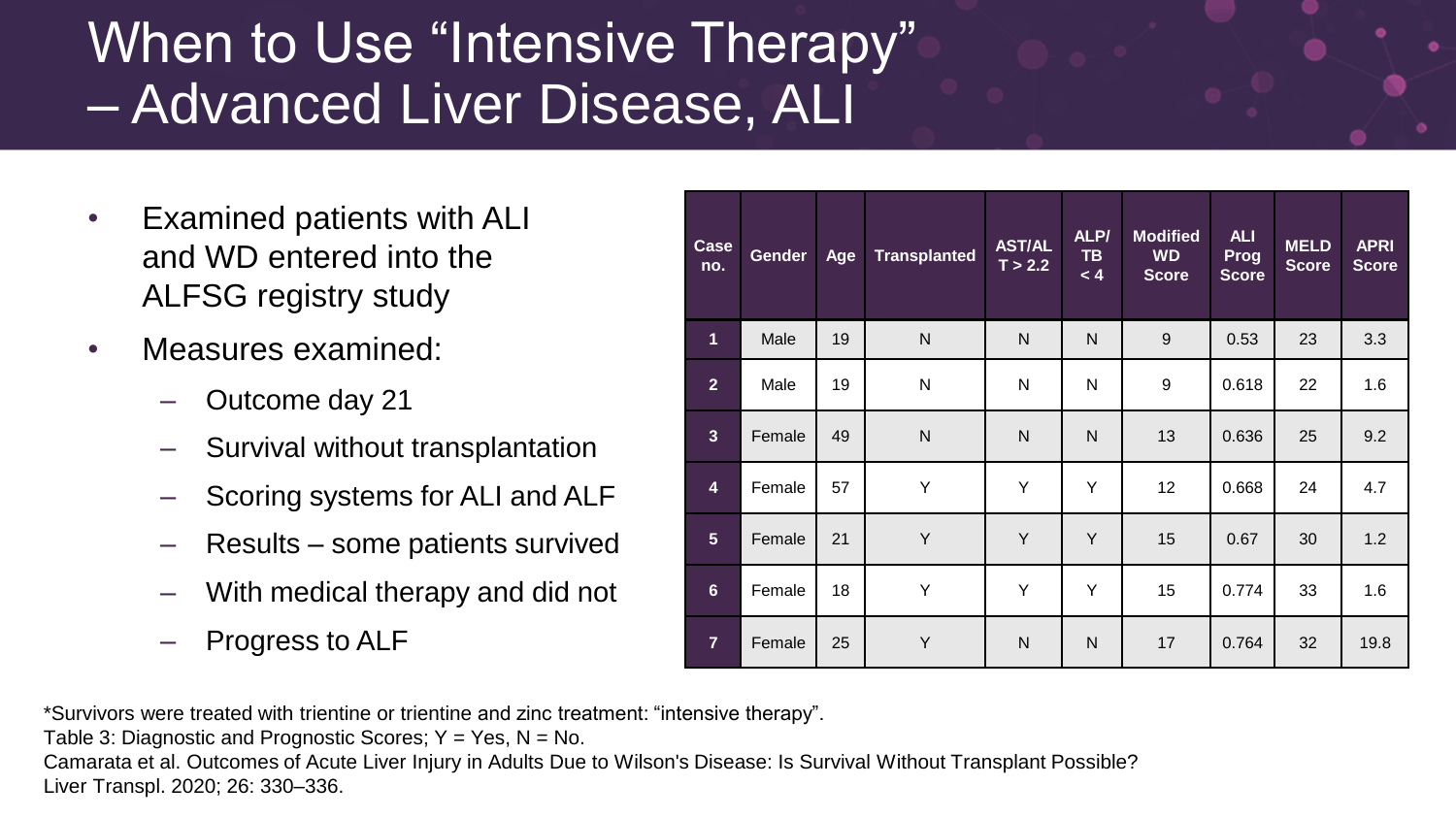## Gene Therapy: Building on Prior Observations

- WD is a monogenic disease
- Heterozygotes do not have pathologic copper overload
- ATP7B is highly expressed in hepatocytes
- Liver transplant corrects the metabolic defect in WD
- Hepatocyte transplant studies in animal models of WD showed that partial replacement is adequate to restore copper balance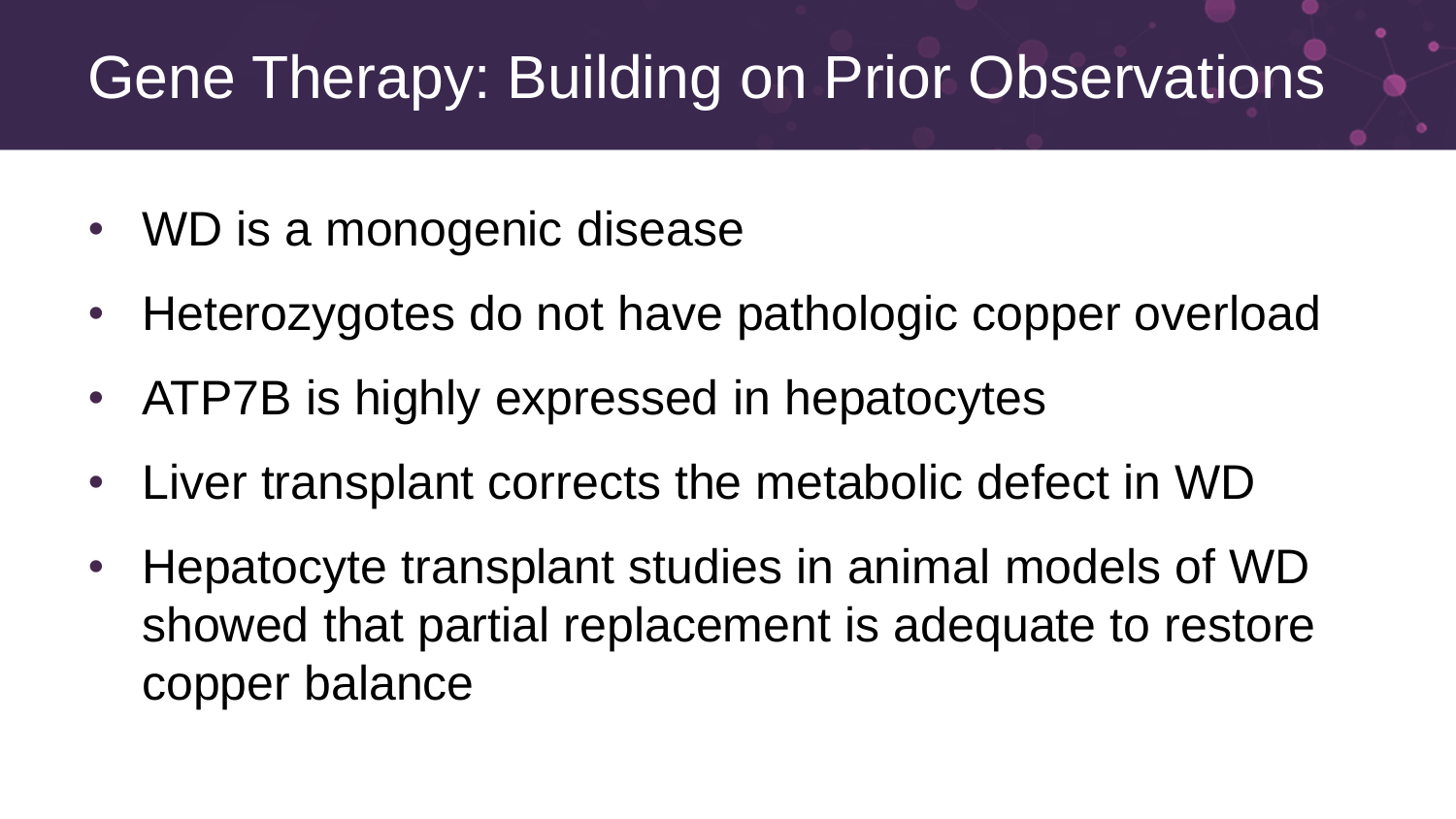

See Article, pages 419-426

#### **HEPATOLOGY AASLD**

Original

Liver expression of a miniATP7B gene results in long-term restoration of copper homeostasis in a Wilson's disease model

Oihana Murillo, Daniel Moreno, Cristina Gazquez, Miren Barberia, Itziar Cenzano, Iñigo Navarro, Iker Uriarte, Victor Sebastian, Manuel Arruebo, Veronica Ferrer, Bernard Bénichou ... See all authors v

First published: 01 February 2019 | https://doi.org/10.1002/hep.30535



Oct 2020: FDA Clearance of IND for GATEWAY Phase 1/2 Trial with VTX-801, Vivet's Investigational Gene Therapy for Wilson Disease

#### **Investigational Sites:**

Yale University of Michigan UC Davis

Initial studies on 18–60 years of age

#### <https://clinicaltrials.gov/ct2/show/NCT04537377?term=schilsky&cond=wilson%27s+disease&draw=2&rank=2>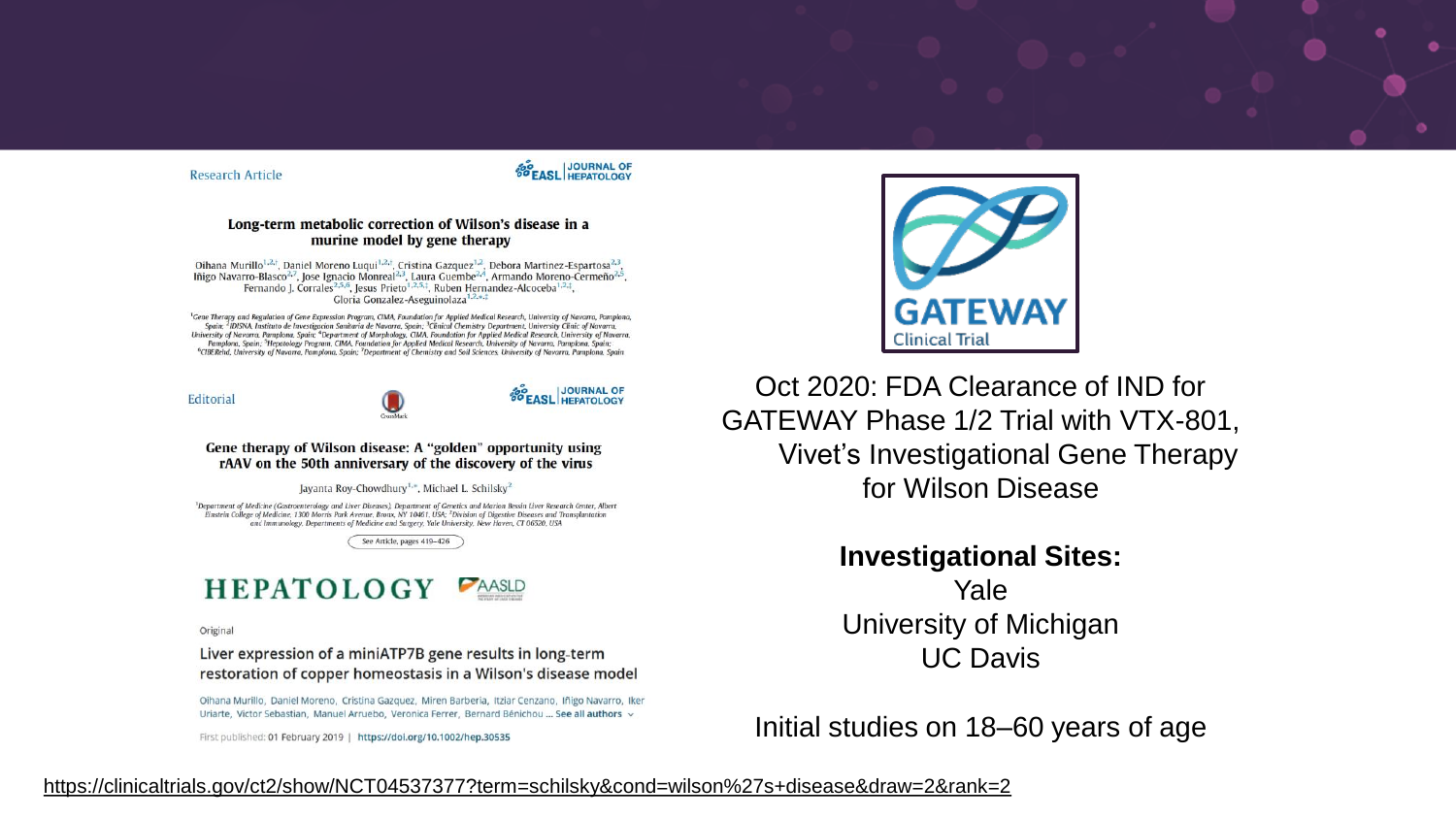## Improve Your Monitoring of Wilson Disease Treatment

#### **What's new from the 2021 Guidance:**

- De-emphasis of NCC by estimate (total Cu CPNx3.12)
- New publications on accurate NCC determination and AASLD 2021 poster
- Use of new NCC methodology in clinical study
- Better definitions for treatment failure, overtreatment
- Other: use of urine copper excretion for monitoring and dose adjustment is still very useful but must be carefully interpreted for the particular therapy and stage of disease
- Chelation: higher copper excretion occurs after start of chelation and lowers with time
- Zinc: start with higher copper excretion or normal value before treatment, lowers or stays < 100 mcg daily on therapy
- What should **not** change: continue to monitor liver tests, clinical examination, use of medication at regular intervals – for pediatrics, especially during adolescence, focus on adherence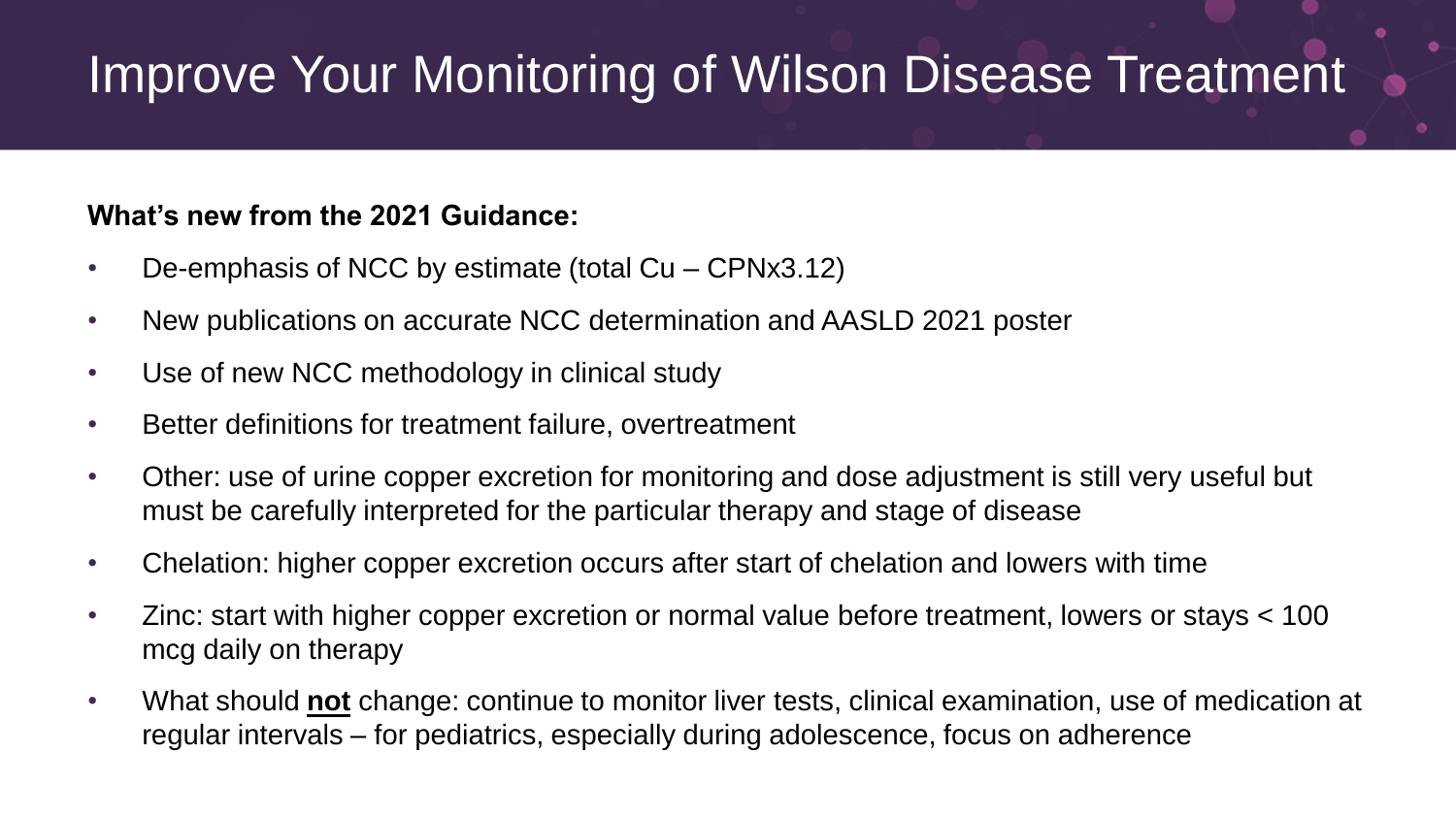## Improve Your Monitoring of Wilson Disease Treatment



#### **What's new from the 2021 Guidance:**

• De-emphasis of NCC by estimate using current commercial assay  $(total Cu - CPNx3.12)$ 

#### **Direct determination of ceruloplasmin copper**:

• Isolation of the ceruloplasmin and accurate determination of copper in ceruloplasmin – allows for accurate NCC determination

Solovyev et al. Biomedical copper speciation in relation to Wilson's disease using strong anion exchange chromatography coupled to triple quadripole inductively coupled plasma mass spectroscopy. *Analytica Chimica Acta*. 2020; 15: 1098: 27–36.